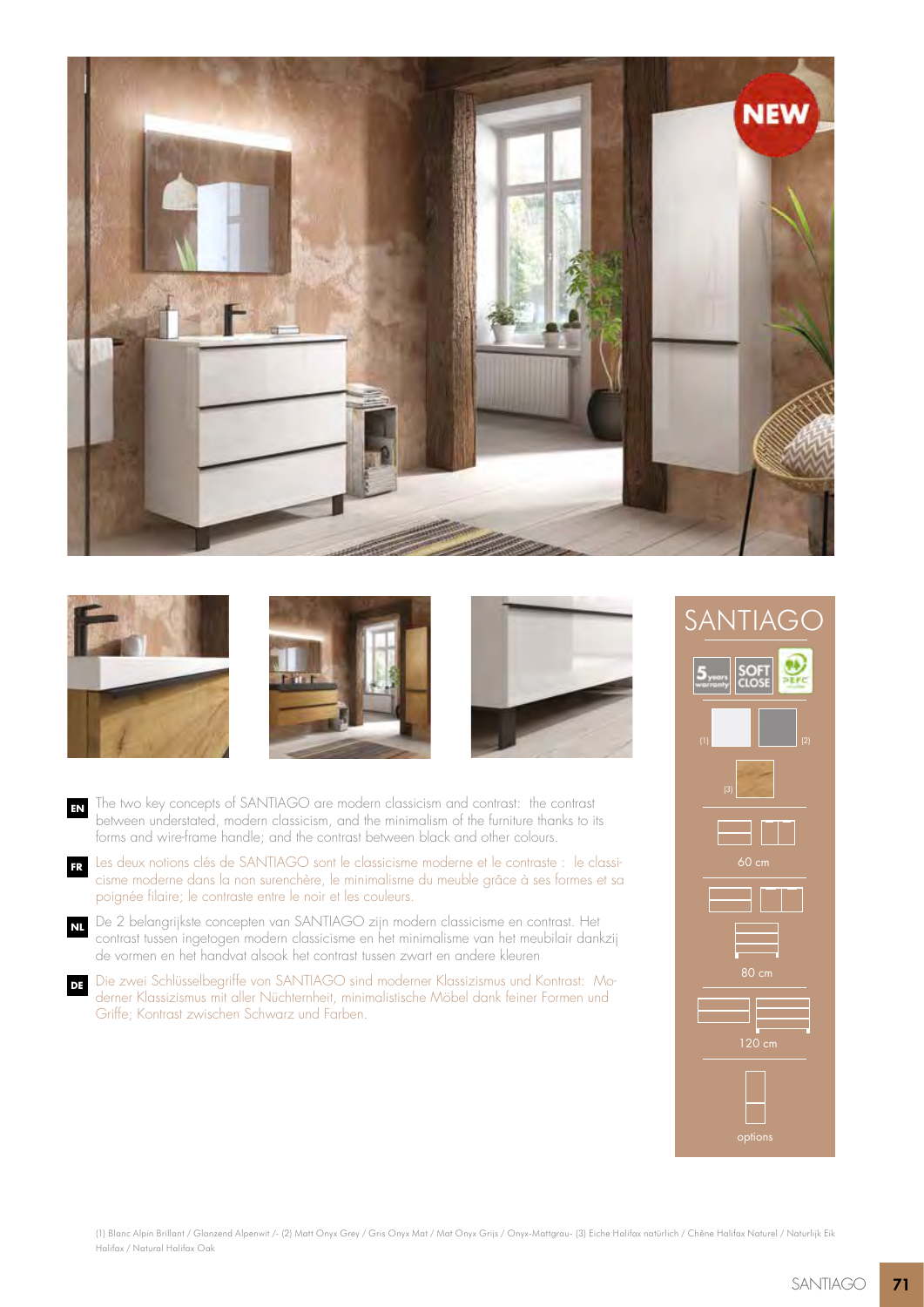

## SANTIAGO

#### **60 x 55 x 46 cm**

Vanity unit 60 cm - Wall cabinet delivered assembled - 2 double-sided metal drawers - Soft close - Single space for siphon installation

Meuble sous-plan 60 cm - Meuble à suspendre livré monté - 2 tiroirs double paroi métal - Fermeture progressive - Simple passage siphon

Wastafelonderbouw 60 cm - Meubel om op te hangen gemonteerd geleverd - 2 lades Dubbele metalen wand - Soft Close - Enkele sifon-uitsparing

Waschbeckenunterschrank 60 cm - Montiert geliefertes Hängemöbelstück - 2 doppelwandige Metallschubladen schrittweise Schließung - einfacher Siphonkanal

# **SANTIAGO**



#### **60 x 55 x 38 cm**

Vanity unit 60 cm shallow - Wall cabinet delivered assembled - 2 doors - Soft close - 1 removable, non-repositionable wooden shelf - Single space for siphon installation

Meuble sous-plan 60 cm faible profondeur - Meuble à suspendre livré monté - 2 portes - Fermeture progressive - 1 étagère en bois amovible non repositionnable - Simple passage siphon

Wastafelonderbouw 60 cm beperkte diepte - Meubel om op te hangen gemonteerd geleverd - 2 deuren - Soft Close - 1 houten uitneembare legplank. Niet verplaatsbaar - Enkele sifon-uitsparing

Waschbeckenunterschrank 60 cm flach - Montiert geliefertes Hängemöbelstück - 2 Türen - schrittweise Schließung - 1 nicht verschiebbares abnehmbares Holzregal - einfacher Siphonkanal







60

# LOOK

# **60 x 65 x 18 cm**

Bathroom cabinet 60 cm - 2-door cupboard mirror - Soft close - 2 removable and non-repositionable glass shelves - Socket - Switch - Class 2 IP44 - Inst. Outside the zone

Armoire de toilette 60 cm - Armoire 2 portes miroir - Fermeture progressive - 2 étagères en verre amovibles non repositionnables - Prise - Interrupteur - Classe 2 IP44 - Inst. Vol hors volume

Toiletkast 60 cm - Toiletkast 2 deuren spiegel - Soft Close - Stopcontact - Schakelaar - Klasse 2 IP44 - Installatie buiten volume

WC-Schrank 60 cm - Schrank mit 2 Spiegeltüren - schrittweise Schließung - 2 nicht verschiebbare abnehmbare Regale aus Glas - Steckdose - Schalter - Klasse 2 IP44 - Inst. außerhalb des Volumens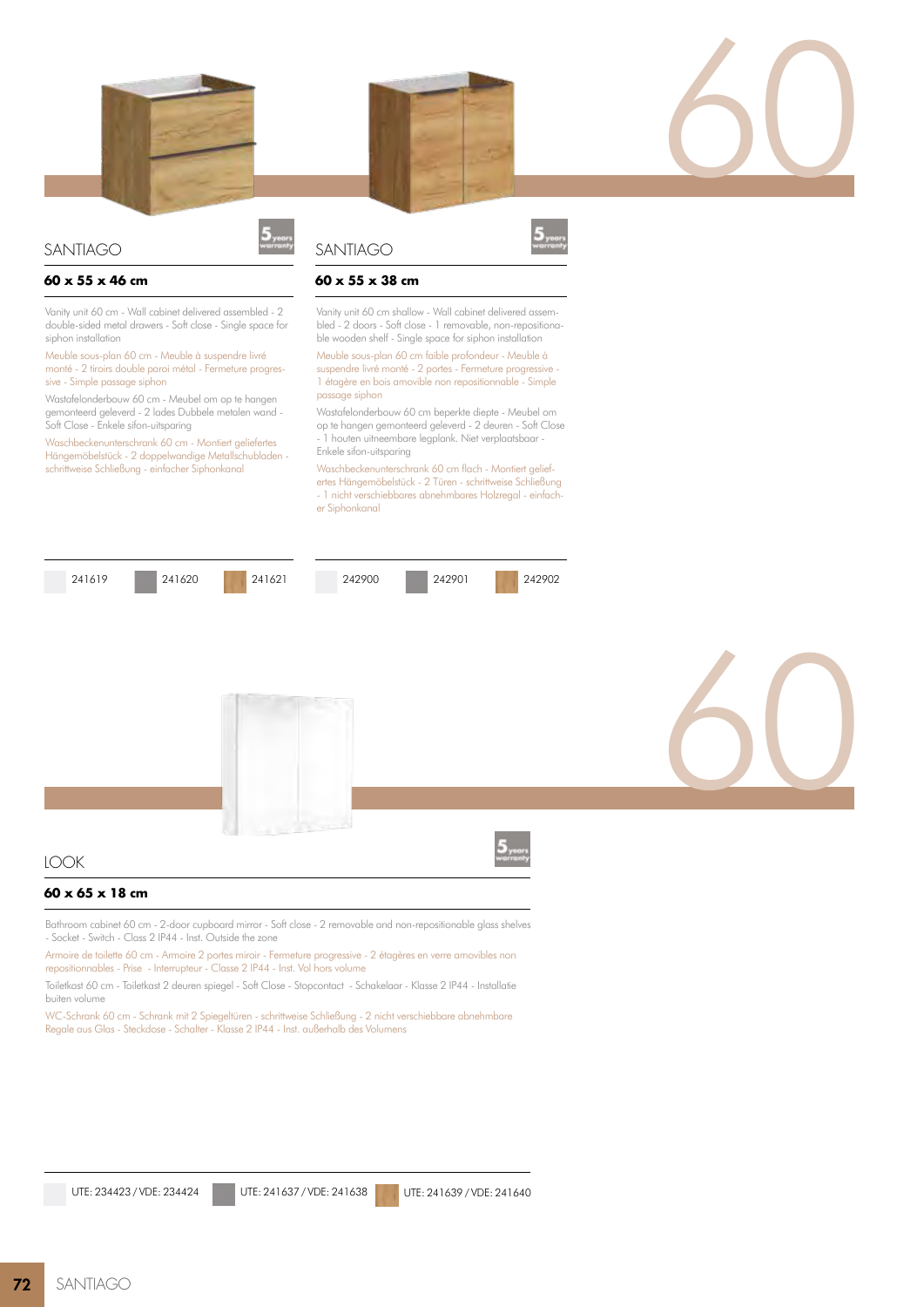





### **SANTIAGO**

#### **80 x 55 x 46 cm**

Vanity unit 80 cm - Wall cabinet delivered assembled - 2 double-sided metal drawers - Soft close - Single space for siphon installation

Meuble sous-plan 80 cm - Meuble à suspendre livré monté - 2 tiroirs double paroi métal - Fermeture progressive - Simple passage siphon

Wastafelonderbouw 80 cm - Meubel om op te hangen gemonteerd geleverd - 2 lades Dubbele metalen wand - Soft Close - Enkele sifon-uitsparing

Waschbeckenunterschrank 80 cm - Montiert geliefertes Hängemöbelstück - 2 doppelwandige Metallschubladen schrittweise Schließung - einfacher Siphonkanal

## SANTIAGO



### **80 x 75 x 46 cm**

Vanity unit 80 cm 2 - Wall cabinet delivered assembled - 3 double-sided metal drawers - Soft close - Single space for siphon installation

Meuble sous-plan 80 cm 2 - Meuble à poser livré monté - 3 tiroirs double paroi métal - Fermeture progressive - Simple passage siphon

Wastafelonderbouw 80 cm - Staand meubel gemonteerd geleverd - 3 lades Dubbele metalen wand - Soft Close - Enkele sifon-uitsparing

Waschbeckenunterschrank 80 cm 2 - Montiert geliefertes Stellmöbelstück - 3 doppelwandige Metallschubladen schrittweise Schließung - einfacher Siphonkanal



Armoire de toilette 80 cm - Armoire 2 portes - Fermeture progressive - 2 étagères en verre amovibles non repositionnables - Prise - Interrupteur - Classe 2 IP44 - Inst. Vol hors volume

Toiletkast 80 cm - Toiletkast 2 deuren - Soft Close - 2 glazen uitneembare legplanken. Niet verplaatsbaar - Stopcontact - Schakelaar - Klasse 2 IP44 - Installatie buiten volume

WC-Schrank 80 cm - Schrank mit 2 Türen - schrittweise Schließung - 2 nicht verschiebbare abnehmbare Glasregale - Steckdose - Schalter - Klasse 2 IP44 - Inst. außerhalb des Volumens

|  |  | 242926 |  |
|--|--|--------|--|
|--|--|--------|--|

passage siphon

sifon-uitsparing

**Sinhonkanal** 

suspendre livré monté - 2 portes - Fermeture progressive - 1 étagère en bois amovible non repositionnable - Simple

Wastafelonderbouw 80 cm beperkte diepte - Meubel om op te hangen gemonteerd geleverd - 2 deuren - Soft Close - 1 houten uitneembare legplank. Niet verplaatsbaar - Enkele

Waschbeckenunterschrank 80 cm flach - Montiert geliefertes Hängemöbelstück - 2 Türen - schrittweise Schließung - 1 nicht verschiebbares abnehmbares Holzregal - einfacher

UTE: 234429 / VDE: 234430 UTE: 241641 / VDE: 241642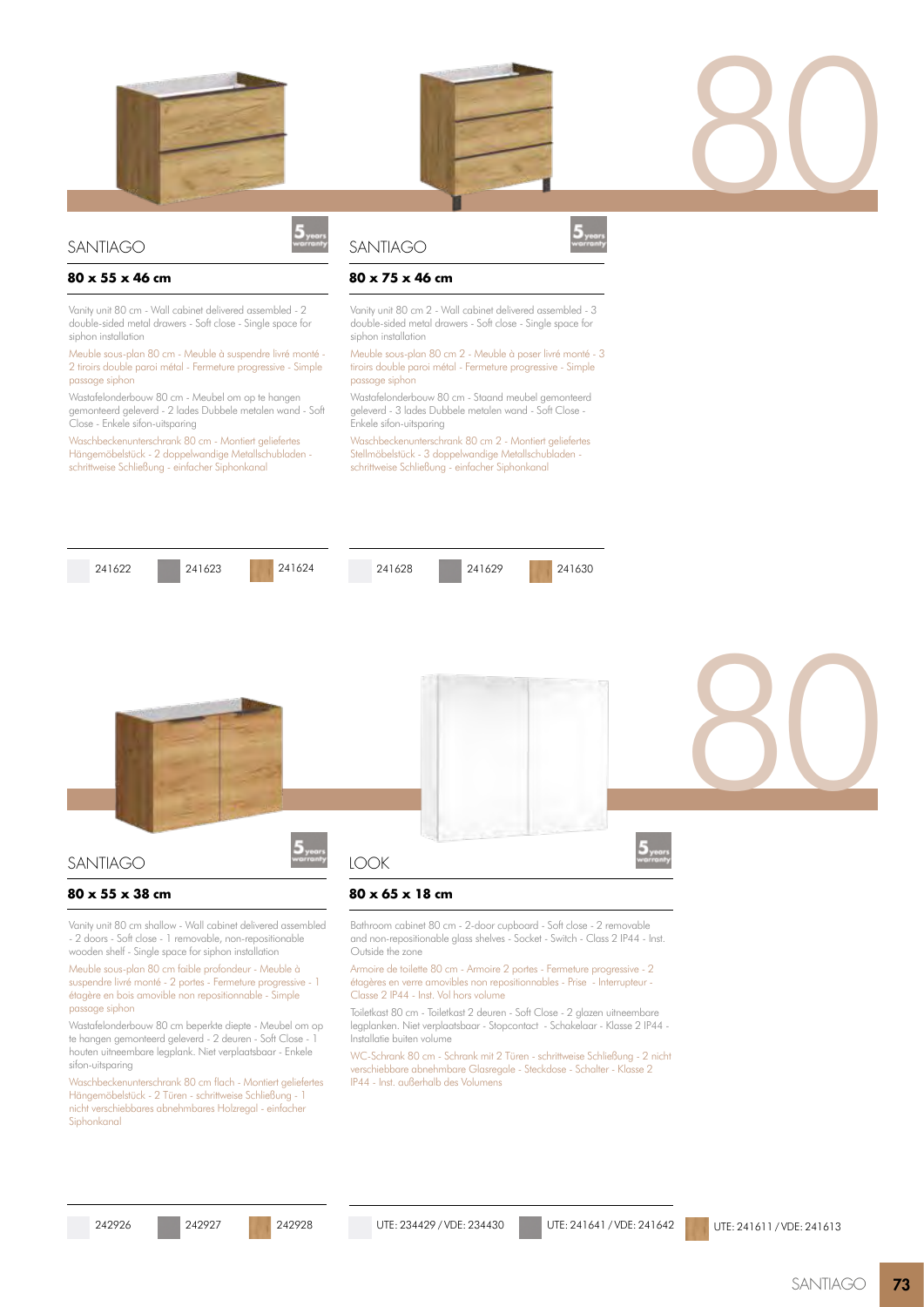



## SANTIAGO

#### **120 x 55 x 46 cm**

Vanity unit 120 cm - Wall cabinet delivered assembled - 2 double-sided metal drawers - Soft close -Double space for siphon installation

Meuble sous-plan 120 cm - Meuble à suspendre livré monté - 2 tiroirs double paroi métal - Fermeture progressive - Double passage siphon

Wastafelonderbouw 120 cm - Meubel om op te hangen gemonteerd geleverd - 2 lades Dubbele metalen wand - Soft Close - Dubbele sifon-uitsparing

Waschbeckenunterschrank 120 cm - Montiert geliefertes Hängemöbelstück - 2 doppelwandige Metallschubladen schrittweise Schließung - doppelter Siphonkanal

# **SANTIAGO**



120

### **120 x 75 x 46 cm**

Vanity unit 120 cm 2 - Standing cabinet delivered assembled - 3 double-sided metal drawers - Soft close - Double space for siphon installation

Meuble sous-plan 120 cm 2 - Meuble à poser livré monté - 3 tiroirs double paroi métal - Fermeture progressive - Double passage siphon

Wastafelonderbouw 120 cm - Staand meubel gemonteerd geleverd - 3 lades Dubbele metalen wand - Soft Close - Dubbele sifon-uitsparing

Waschbeckenunterschrank 120 cm 2 - Montiert geliefertes Stellmöbelstück - 3 doppelwandige Metallschubladen schrittweise Schließung - doppelter Siphonkanal



Bathroom cabinet 120 cm - 3-door cupboard mirror - Triptych - Soft close - 6 removable and non-repositionable glass shelves - Socket - Switch - Class 2 IP44 - Inst. Outside the zone

Armoire de toilette 120 cm - Armoire 3 portes miroir - Triptyque - Fermeture progressive - 6 étagères en verre amovibles non repositionnables - Prise - Interrupteur - Classe 2 IP44 - Inst. Vol hors volume Toiletkast 120 cm - Toiletkast 3 deuren spiegel - drieluik - Soft Close - Stopcontact - Schakelaar - Klasse 2 IP44 - Installatie buiten volume

WC-Schrank 120 cm - Schrank mit 3 Spiegeltüren - Triptychon - schrittweise Schließung - 6 nicht verschiebbare abnehmbare Glasregale - Steckdose - Schalter - Klasse 2 IP44 - Inst. außerhalb des Volumens